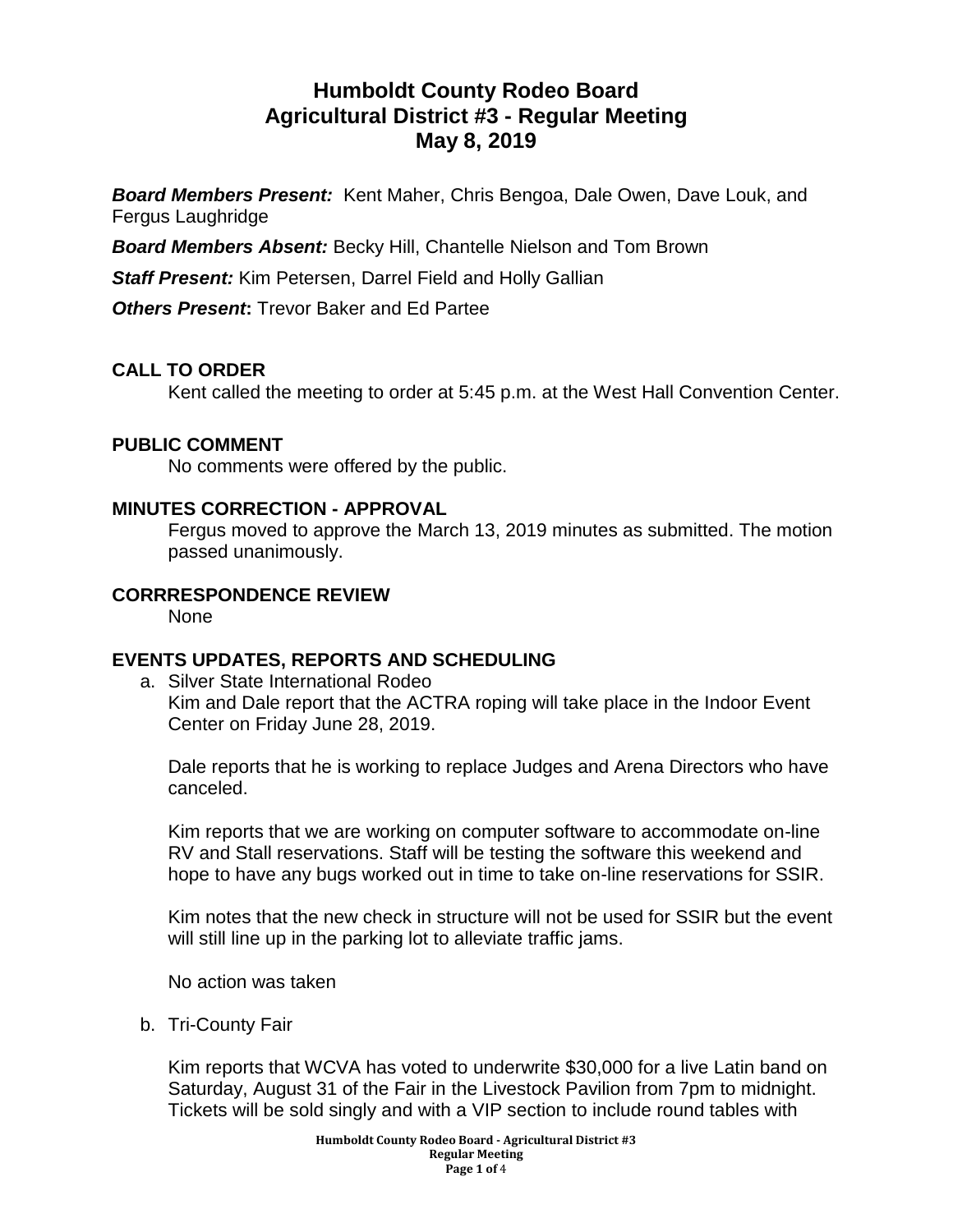seating for 5 each including a bucket of beer. He believes VIP tables can be sold for as much as \$500.00.

Darrel reports that the motorsport event typically held on Sunday night of the Fair has become too expensive to produce. Typically quotes from suppliers range from \$19,000 to \$25,000 with the best ticket year ever maxing out at \$17,000.

Kim is working on another event for Sunday to possibly include ATV races, pulls and obstacle courses.

No action was taken.

c. Tri-County Junior Livestock Show and Sale Committee – Parade of Champions request

Trevor Baker and Ed Partee addressed the board requesting permission to hold a Champion Drive during the Labor Day Rodeo on Saturday, August 31, 2019. Ed comments that we had permission last year but received push back from contestants citing safety and liability issues moving the animals from the Show and Sale arena to the track in front of the Grandstands.

Ed notes that after the participants and parents saw the layout most of their concerns were alleviated.

Trevor notes that fewer than 25 animals including 4 beef, 6 goats, 6 swine, 6 lambs will participate in the Champion Drive and that the judge should be finished in about 15 minutes.

Ed also requests that participants and their parents be granted free access to the Labor Day Rodeo.

Fergus moved to allow the Tri-County Junior Livestock Show and Sale to run their Champion Drive during an intermission of the 2019 Labor Day Rodeo and to grant up to 2 complimentary Rodeo tickets per contestant to be given to the Show and Sale committee by Staff. The motion passed unanimously.

Ed and Trevor discussed painting the panels near the wash racks with the board. Dave reports that he has plenty of sealant to help with the project and encouraged Trevor to speak with Becky Louk about obtaining enough to complete the project.

No action was taken.

## **WINNEMUCCA EVENTS COMPLEX (WEC)**

a. Facility master plan & project review

Kim reports that some of next year's projects have been funded by WCVA until our budget cycle starts in July, then we will reimburse WCVA for the \$90,000 sound system in the Main Arena and 100 additional covered stalls. The arrangement was made so that the projects could be completed in time for SSIR.

> **Humboldt County Rodeo Board - Agricultural District #3 Regular Meeting Page 2 of** 4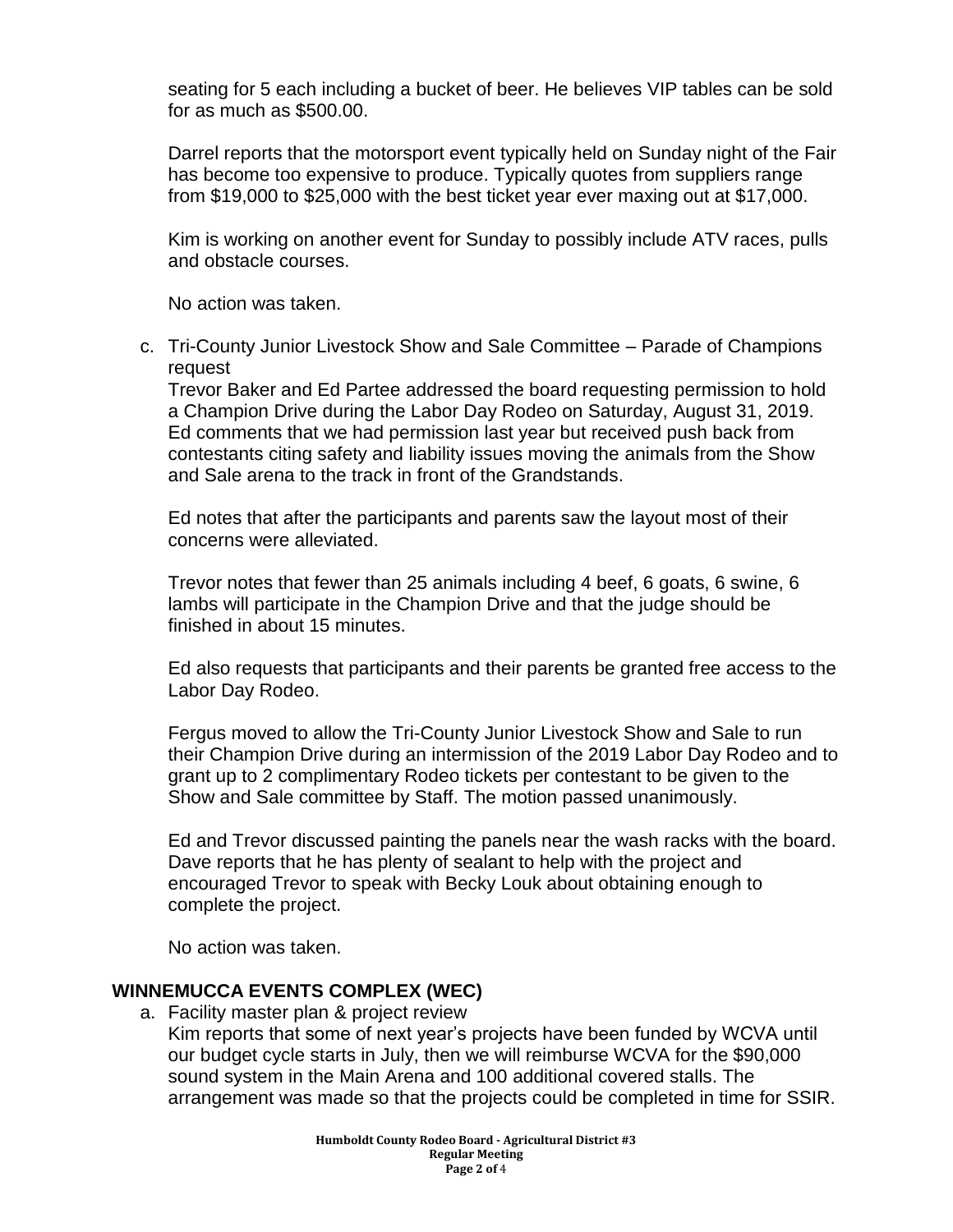Kent asked how the project was bid.

Kim reports that Bill Macdonald approved a "sole source" plan where C.R. Drake and Gamma Electric install the infrastructure and equipment.

Kent comments that this was proper due to compatibility with existing equipment.

No action was taken.

#### **2018 - 2019 BUDGET REVIEW – MODIFICATION**

Kim presented the updated budget for review.

At 83.3% elapsed time, tax revenues are at 110%, Fairgrounds revenues are at 122.12%, Fairgrounds Wages and Benefits are at 92.35%, and Services & Supplies are at 73.8%.

Event Center revenues are at 122.61%, Event Center Wages and Benefits are at 55.30%, Services & Supplies are at 73.89% and Capital Outlay expenses are at 73.89%.

Kim drew the board's attention to Wages & Benefits being over for the Fairgrounds but under for the Event Center. He comments that this is just a reporting issue and the funds will wash in the overall total. He also comments that he has increased Trash and Water expenses for the 2019/2020 budget.

Kim notes that there is not enough in the Service and Supplies account to pay for the new check in structure but we could move some funds from the Capital Outlay account to cover the cost of the structure. He also notes that staff will need to hang a new door on the structure since the existing structure type has the door opening on the wrong side.

Kent recommends writing a memo to the County Commissioners explaining the reallocation.

## **2018 - 2019 CAPITAL PROJECTS BUDGET REVIEW**

No report at this time.

## **FAIRGROUNDS REPAIRS AND MAINTENANCE**

Staff are working to keep the weeds under control.

## **VOUCHERS – EXPENDITURES APPROVAL**

**Humboldt County Rodeo Board - Agricultural District #3 Regular Meeting Page 3 of** 4 Dale moved to approve the outstanding vouchers consisting of: \$22,272.95 for Ag District #3 through April 10, 2019 \$27,817.29 for the Indoor Event Center through April 10, 2019 \$39,294.13 for Ag District #3 through May 8, 2019